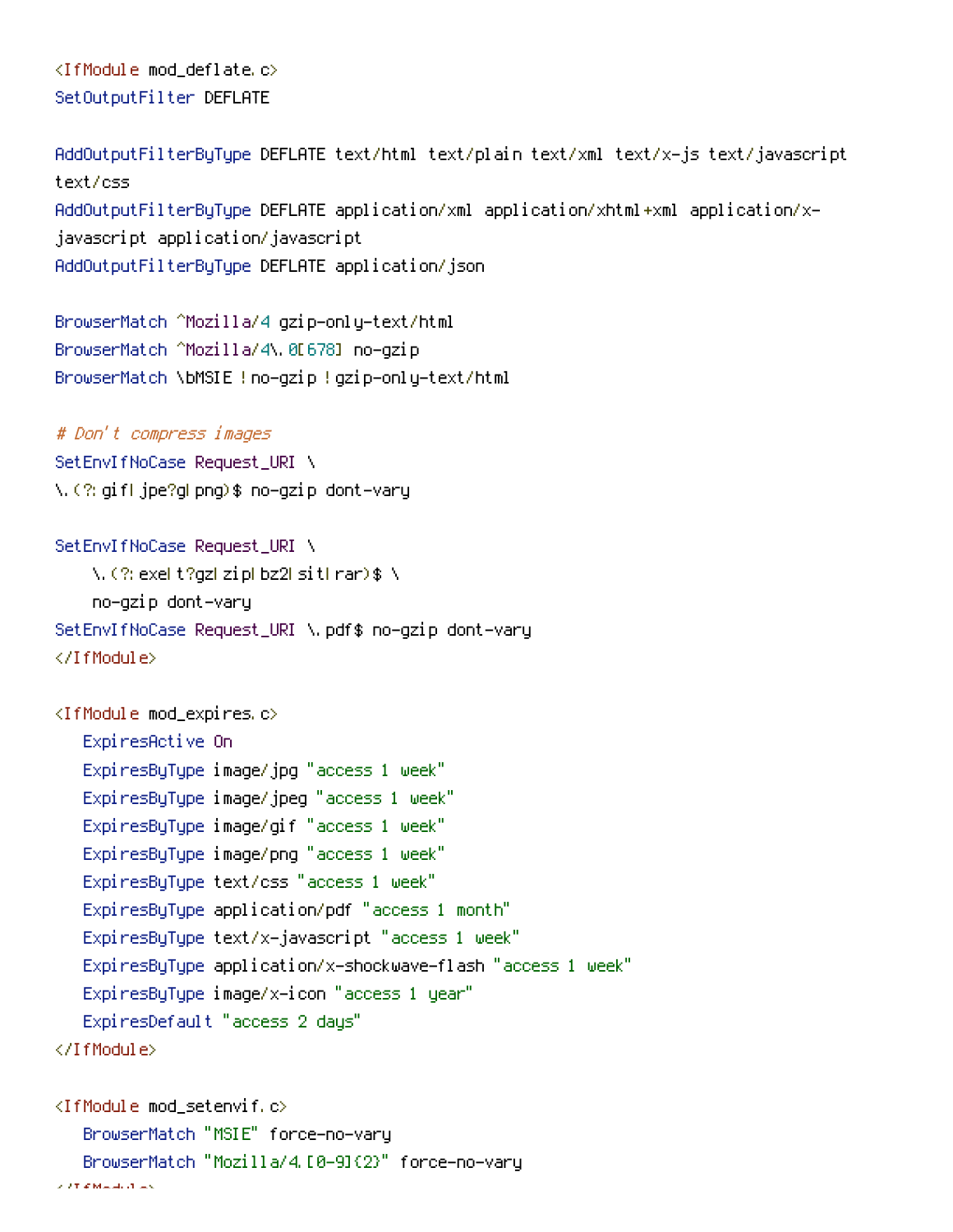$\sqrt{1}$  Triodule>

<IfModule mod\_headers.c> <FilesMatch .\*\.(js|css)\$> Header set Cache-control: private </FilesMatch> <FilesMatch .\*\.(gif|jpg|png)\$> Header set Cache-control: public </FilesMatch>

Header unset Etag FileETag none </IfModule>

RewriteEngine On

# htaccess forbidden

RewriteRule .htaccess - [F]

RewriteRule \.svn - [F]

RewriteRule ^storage/keys/([0-9]+)/(.\*)\.pem\$ farms\_view.php? id=\$1&task=download\_private\_key [NE,L]

#Farm events RSS RewriteRule ^storage/events/([0-9]+)/rss\.xml\$ rss.xml.php?farmid=\$1 [NE,L]

#Environment RewriteRule ^query-env/([0-9-]+)/(.\*)\$ environment.php?version=\$1&operation=\$2&% {QUERY\_STRING} [NE,L]

# New UI Controler RewriteRule ^ui/js/(.\*)-[0-9]+\.js ui/js/\$1.js [NE,L] RewriteRule ^ui/js/(.\*)-[0-9]+\.css ui/js/\$1.css [NE,L]

RewriteRule ^ui2/js/(.\*)-[0-9]+\.js ui2/js/\$1.js [NE,L] RewriteRule ^ui2/js/(.\*)-[0-9]+\.css ui2/js/\$1.css [NE,L]

RewriteCond %{REQUEST\_FILENAME} !-f RewriteCond %{REQUEST\_FILENAME} !-d #RewriteCond %{REQUEST\_URI} ^[^\.]+\$  $R = \frac{1}{2}$  /api.  $\frac{1}{2}$  /api. php?version=  $\frac{1}{2}$